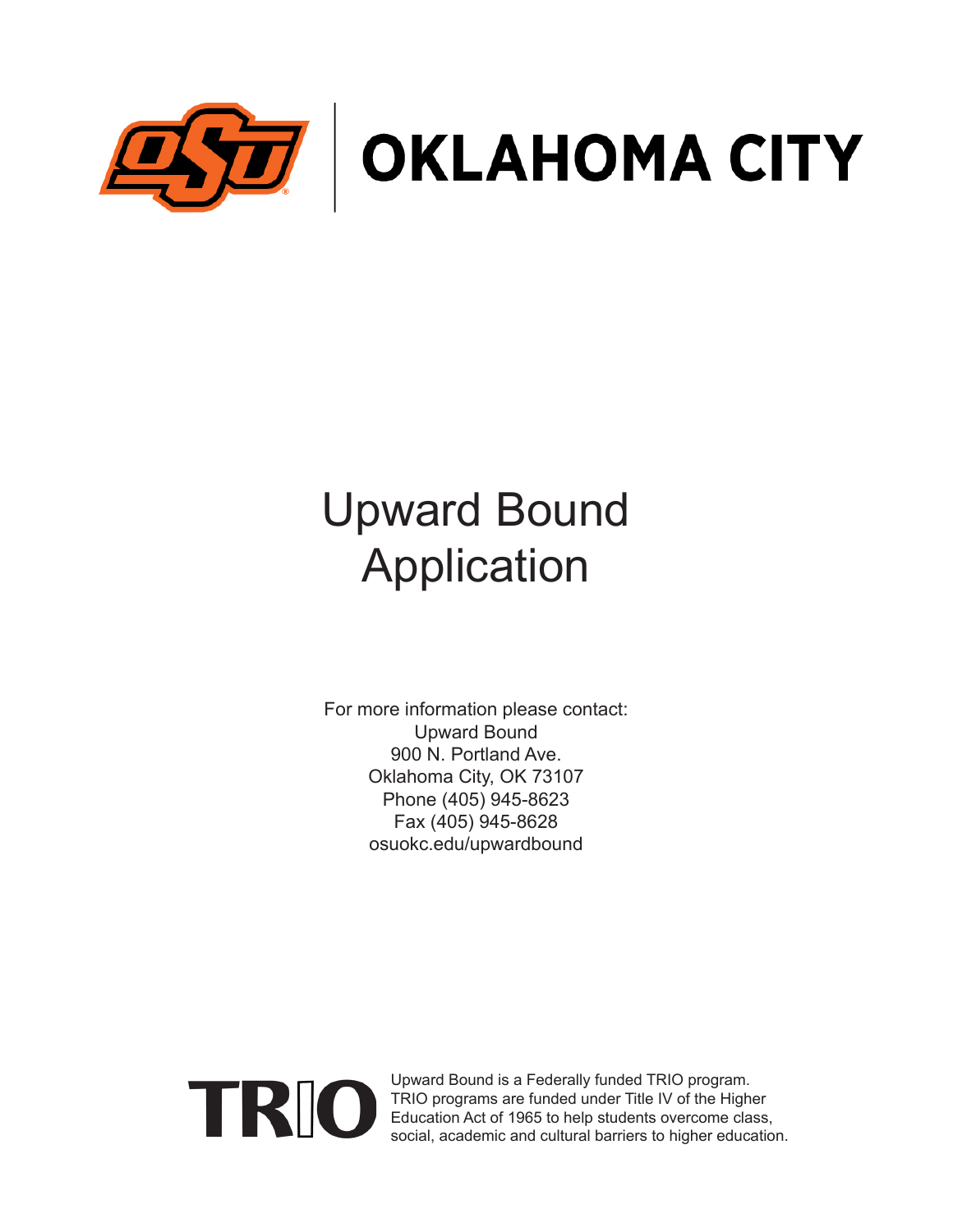## **ELIGIBILITY CRITERIA**

- Attend Western Heights or Putnam City West high schools
- Be in the 8th, 9th, 10th or 11th grade
- Be between the ages of 13 and 19
- Have a desire to go to college
- Be a U.S. citizen, national of the U.S., a permanent resident of the U.S., or in the U.S. for other than a temporary purpose and provide evidence from Immigration and Naturalization Service of intent to become a permanent citizen.
- Be a potential first-generation college student (no parent, guardian or sibling in the immediate household has earned a baccalaureate degree) **AND/OR** meet the federal income guidelines below.

| Federal TRIO Programs 2020 Annual Low Income Levels |                                                |  |
|-----------------------------------------------------|------------------------------------------------|--|
| Size of Family                                      | Family's Taxable Income is this amount or less |  |
|                                                     | \$19,140                                       |  |
|                                                     | \$25,860                                       |  |
| 3                                                   | \$32,580                                       |  |
| 4                                                   | \$39,300                                       |  |
| 5                                                   | \$46,020                                       |  |
| 6                                                   | \$52,740                                       |  |
|                                                     | \$59,460                                       |  |
| 8                                                   | \$66,180                                       |  |

For family units with more than 8 members, add \$6,720 for each additional family member.

### **APPLICATION INSTRUCTIONS**

#### **Complete online application on website or attached forms. Submit following to Upward Bound office at address on cover page.**

- \_\_\_\_\_ 1) With the help of your parent(s) complete and submit online or paper **Application**. Information received in the Upward Bound office is confidential and used for record keeping purposes only.
- \_\_\_\_\_ 2) Submit with application or at interview ONE of the following for **Income Verification**:
	- a) Signed copy of parent/guardian's most recent federal tax return
	- b) Verification of current public assistance from a government source (such as AFDC, SNAP, Social Security benefits)

\_\_\_\_\_3) Submit or have school send ALL of the following **Academic Information**:

a) 8th grade Oklahoma School Testing Program (OSTP) scores in reading and math

- b) Grade report for 8th grade
- c) Recent high school transcript
- d) Copy of Individual Education Plan, if student has one

\_\_\_\_\_ 4) Submit the **Student Recommendation Form** completed by a teacher, counselor, employer or community member who is not related to the applicant.

\_\_\_\_\_ 5) Submit with application or at interview a copy of student's **Social Security card**.

If you are selected for an interview, you will be contacted by Upward Bound to set up an appointment.

If you do not have access to copier, copies of required documents can be made at the Upward Bound office.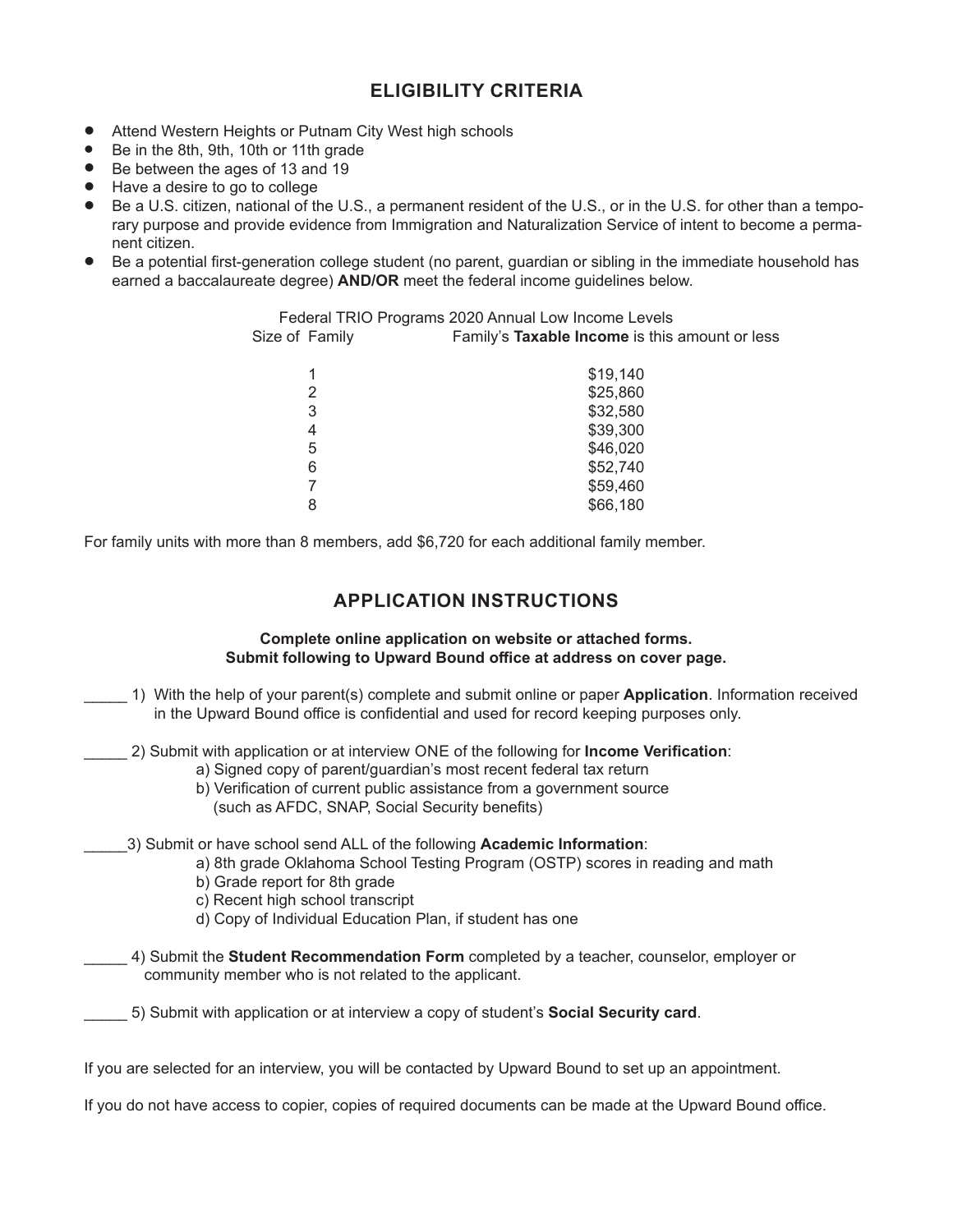## **STUDENT INFORMATION** (Complete forms in pen)

|                                                                                                                                                                                                      | $\Box$ Male $\Box$ Female Birthdate $\Box$                                                                           |                                                |
|------------------------------------------------------------------------------------------------------------------------------------------------------------------------------------------------------|----------------------------------------------------------------------------------------------------------------------|------------------------------------------------|
|                                                                                                                                                                                                      |                                                                                                                      |                                                |
|                                                                                                                                                                                                      |                                                                                                                      |                                                |
|                                                                                                                                                                                                      |                                                                                                                      |                                                |
| Please answer <b>BOTH</b> ethnic and race questions:<br>Ethnic Group: Are you of Hispanic or Latino origin? Yes $\Box$<br>Race (Indicate all that apply) $\Box$ White<br>□ Black or African American | No <sub>1</sub><br>$\square$ Asian<br>□ American Indian/Alaskan Native                                               | □ Native Hawaiian or Pacific Islander<br>Tribe |
| Is student a citizen or permanent resident of the U.S.?                                                                                                                                              | Yes $\square$<br>No <sub>1</sub>                                                                                     |                                                |
|                                                                                                                                                                                                      |                                                                                                                      |                                                |
| Are you currently a participant in TRIO Educational Talent Search?<br>Are you currently a participant in GEAR UP?                                                                                    | Yes □<br>No <sub>1</sub><br>Yes $\square$<br>No <sub>1</sub>                                                         |                                                |
| <b>STUDENT HOUSEHOLD INFORMATION</b>                                                                                                                                                                 |                                                                                                                      |                                                |
| Check all that apply: $\Box$ Parents married<br>$\Box$ Single parent home                                                                                                                            | $\Box$ Parents legally divorced $\Box$ Parents separated<br>$\Box$ Do not live with parent(s) $\Box$ In foster care  | □ Mother deceased<br>□ Father deceased         |
| Name: Parent/Guardian #1                                                                                                                                                                             | Name: ParentGuardian #2                                                                                              |                                                |
| Relationship to student                                                                                                                                                                              | Relationship to student                                                                                              |                                                |
| Employer/Occupation                                                                                                                                                                                  | Employer/Occupation                                                                                                  |                                                |
| Is this a cell? Yes $\Box$ No $\Box$<br>Phone                                                                                                                                                        | Phone                                                                                                                | Is this a cell? Yes □ No □                     |
| E-mail address                                                                                                                                                                                       | E-mail address                                                                                                       |                                                |
| Lives with applicant?<br>Yes $\Box$<br>No <sub>1</sub>                                                                                                                                               | Lives with applicant?<br>Yes $\Box$<br>No □                                                                          |                                                |
| Highest educational level obtained:                                                                                                                                                                  | Highest educational level obtained:                                                                                  |                                                |
| □ Grade School<br>□ Middle School<br>□ Some High School<br>□ GED/High School<br>□ Some College<br>□ Associates Degree<br>□ Bachelors Degree<br>$\Box$ Other                                          | □ Grade School<br>$\Box$ Middle School<br>□ Some High School<br>□ Some College<br>□ Bachelors Degree<br>$\Box$ Other | □ GED/High School<br>□ Associates Degree       |
| List household members who are or have participated in Upward Bound and where:                                                                                                                       |                                                                                                                      |                                                |

\_\_\_\_\_\_\_\_\_\_\_\_\_\_\_\_\_\_\_\_\_\_\_\_\_\_\_\_\_\_\_\_\_\_\_\_\_\_\_\_\_\_\_\_\_\_\_\_\_\_\_\_\_\_\_\_\_\_\_\_\_\_\_\_\_\_\_\_\_\_\_\_\_\_\_\_\_\_\_\_\_\_\_\_\_\_\_\_\_\_\_\_\_\_\_\_\_

\_\_\_\_\_\_\_\_\_\_\_\_\_\_\_\_\_\_\_\_\_\_\_\_\_\_\_\_\_\_\_\_\_\_\_\_\_\_\_\_\_\_\_\_\_\_\_\_\_\_\_\_\_\_\_\_\_\_\_\_\_\_\_\_\_\_\_\_\_\_\_\_\_\_\_\_\_\_\_\_\_\_\_\_\_\_\_\_\_\_\_\_\_\_\_\_\_

\_\_\_\_\_\_\_\_\_\_\_\_\_\_\_\_\_\_\_\_\_\_\_\_\_\_\_\_\_\_\_\_\_\_\_\_\_\_\_\_\_\_\_\_\_\_\_\_\_\_\_\_\_\_\_\_\_\_\_\_\_\_\_\_\_\_\_\_\_\_\_\_\_\_\_\_\_\_\_\_\_\_\_\_\_\_\_\_\_\_\_\_\_\_\_\_\_

Besides the people listed above who else lives in your household?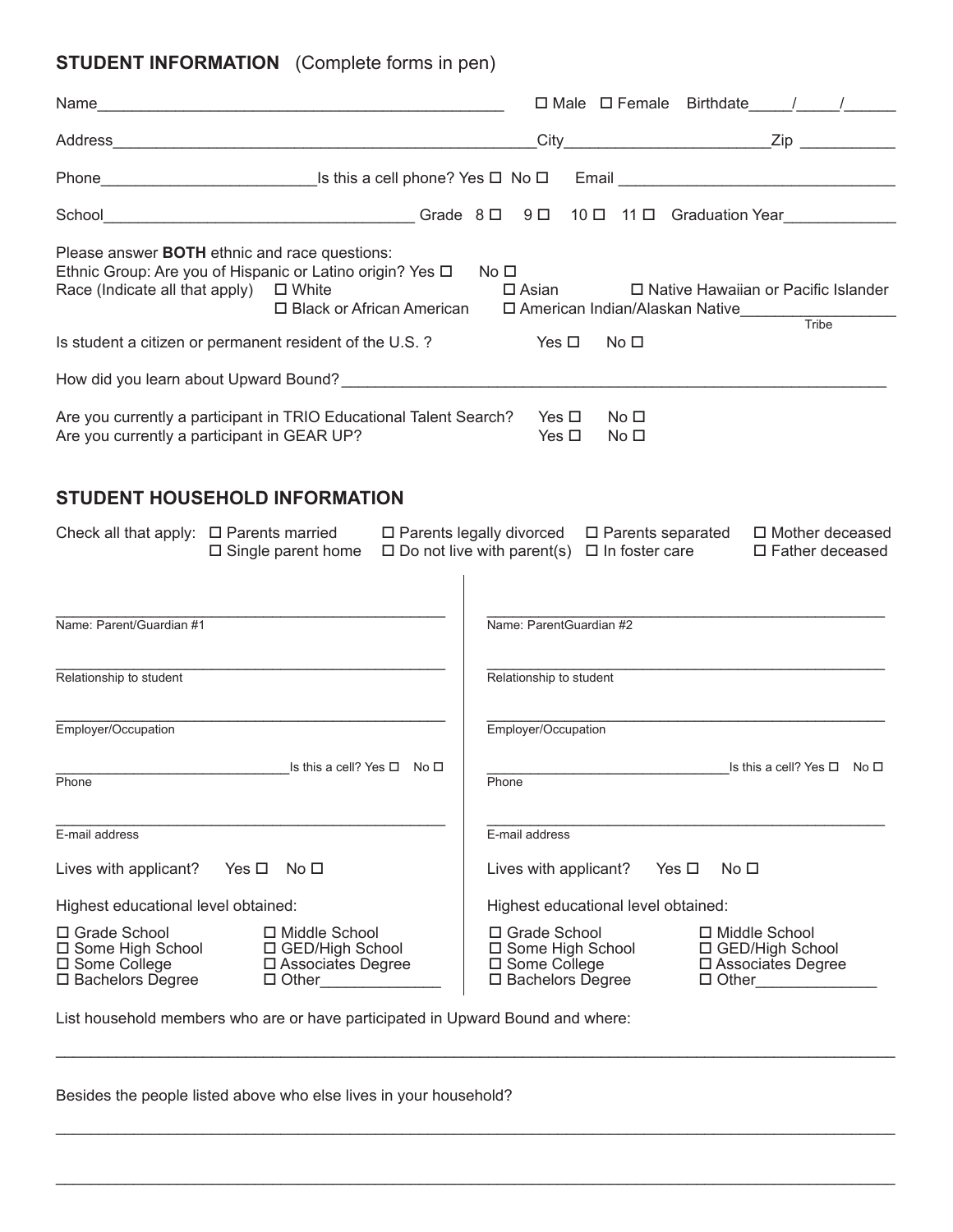#### **VERIFICATION OF INCOME**

Federal regulations require verification of family income as part of the application process for Upward Bound. Documents may be submitted with application or presented at student interview.

Number of people in household

Select how you will verify annual income:

#### **Federal Tax Return**

Complete the following and provide signed copy of most recent year's Federal Tax Return (pages 1 & 2)

Taxable Income amount listed on Federal Tax Return: \$\_\_\_\_\_\_\_\_\_\_\_\_\_\_\_\_\_\_\_\_\_\_\_\_\_\_\_

| Household NOT required to file a Federal Tax Return<br>Complete the following and provide documentation for income indicated. |
|-------------------------------------------------------------------------------------------------------------------------------|
| Total earnings (Gross Income) for the previous tax year \$<br>Sources of income:                                              |
| $\Box$ Aid to Families with Dependent Children (AFDC)                                                                         |
| $\square$ Supplemental Nutrition Assistance Program (SNAP)                                                                    |
| $\Box$ Aid from HUD                                                                                                           |
| $\Box$ Medicaid Benefits                                                                                                      |
| $\square$ Disability Benefits                                                                                                 |
| $\Box$ Other, List:                                                                                                           |

I hereby certify that the information and attached documents provided to support this application are true and correct, and I understand that deliberate misrepresentation of the information may subject me to prosecution under applicable state and federal laws.

| Print Parent/Guardian Name | Signature of Parent/Guardian | Date |
|----------------------------|------------------------------|------|
| Print Parent/Guardian Name | Signature of Parent/Guardian | Date |
| <b>Print Student Name</b>  | Signature of Student         | Date |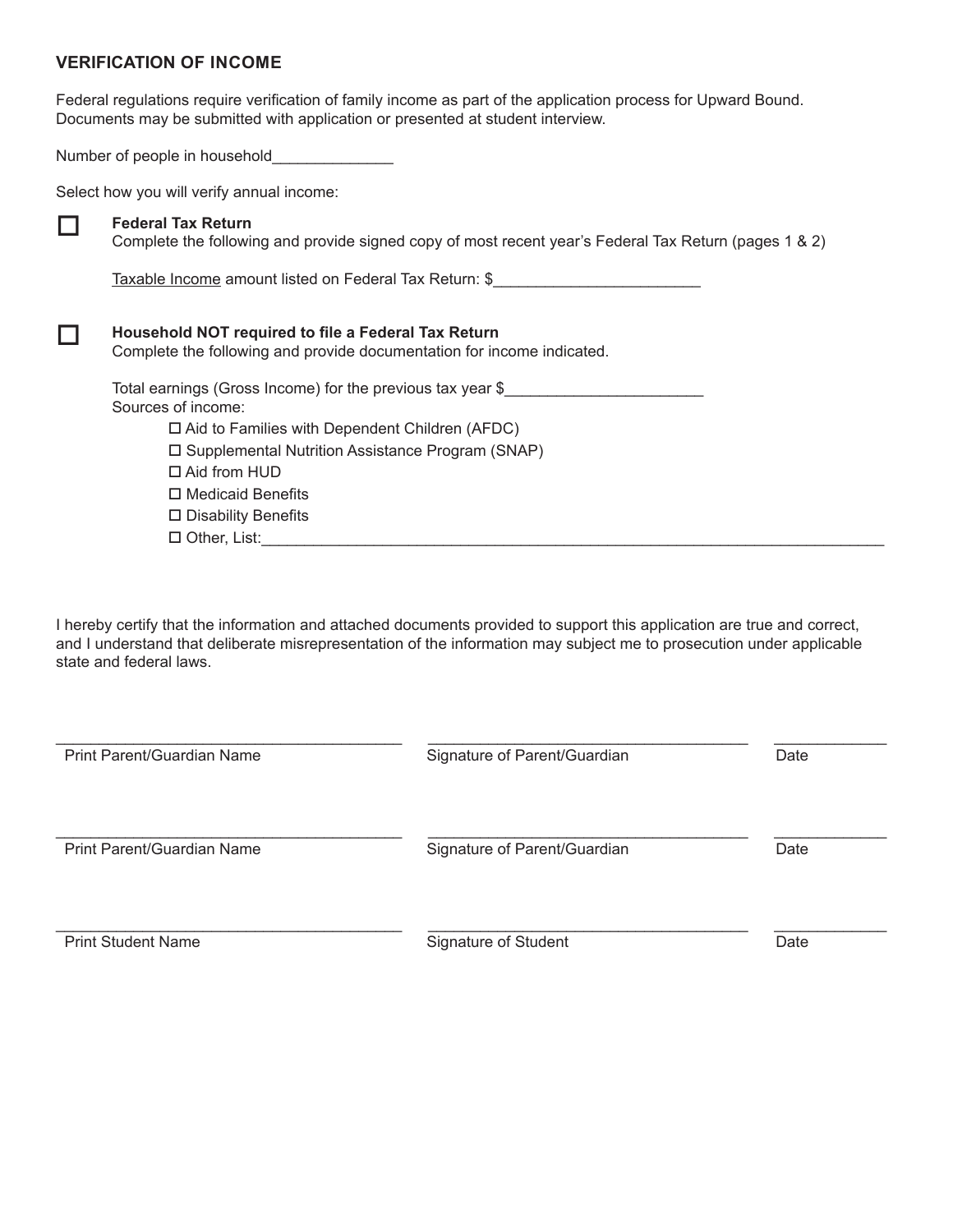

## **RECORDS RELEASE AUTHORIZATION**

I, \_\_\_\_\_\_\_\_\_\_\_\_\_\_\_\_\_\_\_\_\_\_\_\_\_\_\_\_\_\_\_\_\_\_\_\_\_\_\_\_\_\_\_\_\_\_\_\_\_\_, (Print Guardian's Full Name)

authorize the OSU-OKC Upward Bound Program to obtain the school records of

\_\_\_\_\_\_\_\_\_\_\_\_\_\_\_\_\_\_\_\_\_\_\_\_\_\_\_\_\_\_\_\_\_\_\_\_\_\_\_\_\_\_\_\_\_\_\_\_\_\_\_\_ (Print Student's Full Name)

for use in educational planning. I authorize them permission to secure necessary records,

report cards, test scores or student information from student's middle, high school and career

technology records.

| Date |
|------|
|------|

Student Signature \_\_\_\_\_\_\_\_\_\_\_\_\_\_\_\_\_\_\_\_\_\_\_\_\_\_\_\_\_\_\_\_\_\_\_\_\_

Guardian Signature \_\_\_\_\_\_\_\_\_\_\_\_\_\_\_\_\_\_\_\_\_\_\_\_\_\_\_\_\_\_\_\_\_\_\_\_